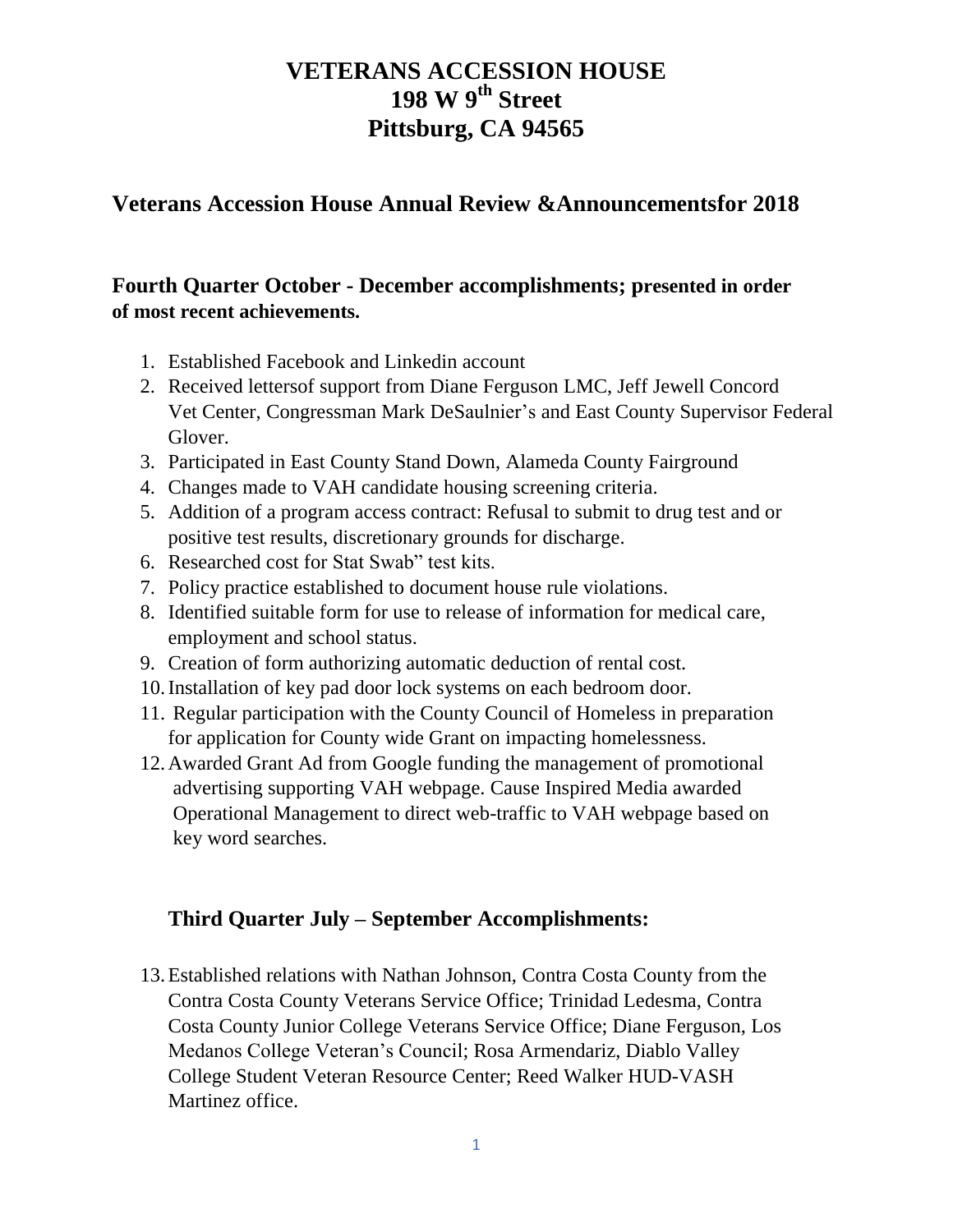- 14.Board attended Strategic Planning meeting and created a working draft of a VAH business plan.
- 15.Preparation for repairs. County Water District Officer water access & work permit paid to separation water meters.
- 16.Mailers sent out to identified veteran organizations to promote VAH.
- 17.Purchased Banner with VAH emblem and information scrolled acrossit.
- 18.Expanded access criteria for VAH candidates to mirror commonly accepted
- 19. practices within the transitional housing services industry.
- 20.Resident contribution set at a maximum amount to be set at \$600.00 to be
- 21. competitive with renting a single room in the community, with a percentage to be placed into a designated saving account to be used toward first and last month's deposits toward futured independent livingin keeping with the VAH Transitional Housing statement.
- 22. Admission of three Homeless Students and working Veterans to the  $9<sup>th</sup>$ Street house.
- 23.Brochure changes to omit language suggesting Veterans Affairs support, and replaced with DAV, AL and VFW logos over "Helping those who served first!"
- 24.Change in business card change with roofed logo representing a house.
- 25.Site visit by Alex Alexander, Shelter Inc. Outreach Specialist.
- 26.All bedrooms are move-in ready.
- 27.New computers and printers setup in the office and washroom.
- 28.Web address established [\(www.vahouse.org\)](http://www.vahouse.org/).
- 29.PayPal information (donate@vahouse,org) added to website and brochures.
- 30.Creation of email account with individual assigned mail addresses for board members.

#### **Second Quarter April -June Accomplishments:**

- 31.Final VAH Logo voted onwith a kneeing soldier and one standing student in their place was unanimous approval as the logo design.
- 32.Web Homepage, email address supported by google, flyers and business cards created and or launched.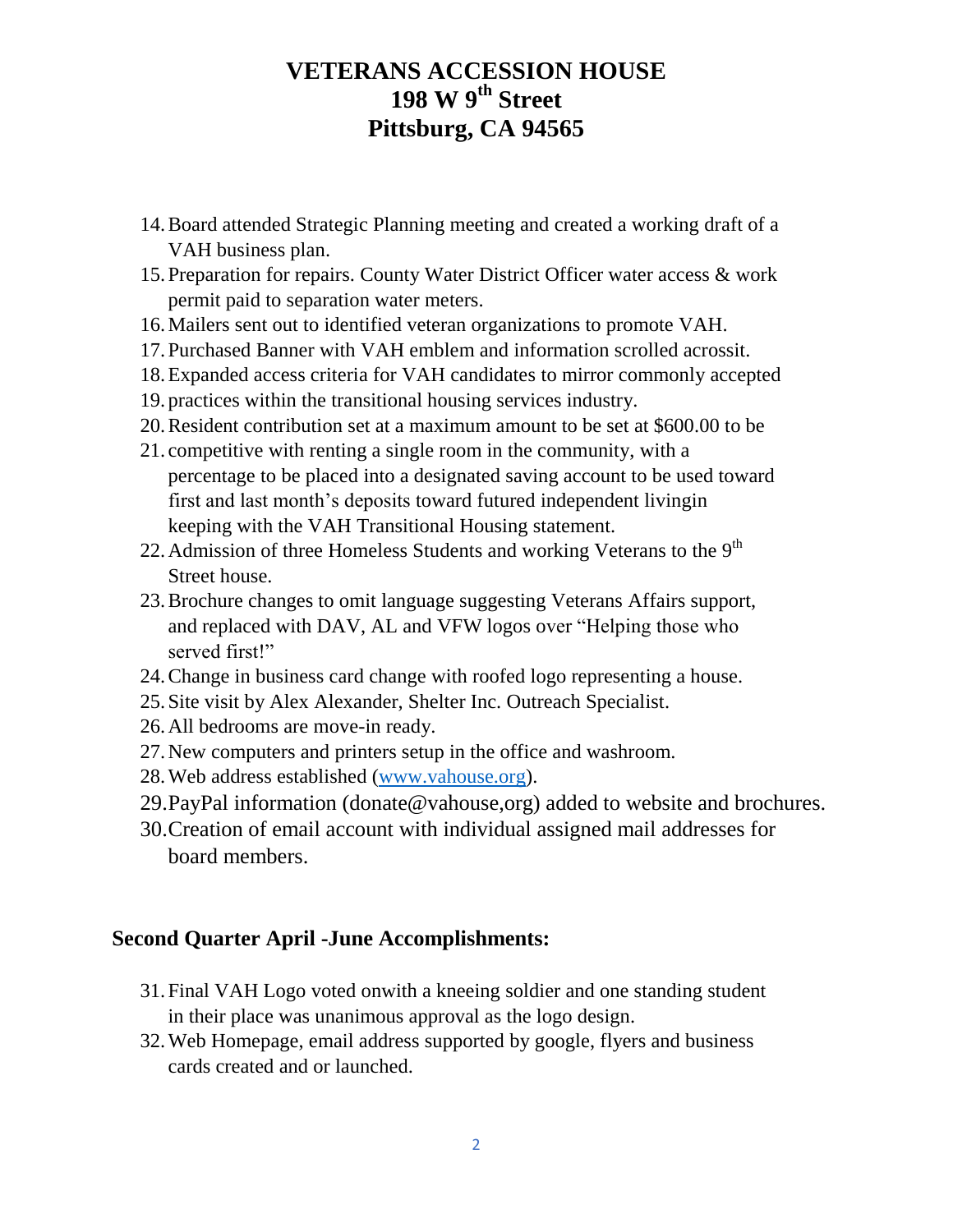33.Jason Phegley, Sales & Marketing Manager for VOCO Design, was contracted for, and provided mockups for the design of VAH's new Home

Page, organizational flyers and business cards.

- 34.Funding Promotion: Data Universal Numbering System (DUNS), Business Credit File established at a nonprofit rate of \$250.00 annual fee.
- 35. Accountant Dawn Hunter contracted to process VAH's 2017 Tax filing required by the State Attorney General, Registry of Charitable Trusts.
- 36.VAH granted State recognition equal to our present Federal 501 (c) (3) status.
- 37.CPA SimbatasheNdemera, Chief Financial Officer for Regroup for Vets, has been contracted to perform all financial auditing regarding

reconciliation and management of grant funding.

- 38.Facilitator Mike Petrie presented Strategic Planner short course. Strategic planner helped identify need to promote the organization, develop funding sources, and a need to recruit students to form a newly conceived subaction-committee, intended to support the interest of the organization's goals and objectives, and to advise the board.
	- 39.VAH Board member profile including members' pictures to be posted on the webpage.
	- 40.Request for donations letter drawn soliciting donations from community organizations.
	- 41.Linking accounts: For ease of making donations,PayPal has been linked to the VAH Wells Fargo accounton the VAH Webpage donate@vahouse.org.
	- 42.Request for support: A letter was draft and submitted to the Board requesting Intern support from CSUEB.
	- 43.Trademark application: Leonard informed the Board that an application to Trademarking the phrase "Helping Those Who Served First" as used on VAH letter heads, has been submitted to the organization attorney's office for action.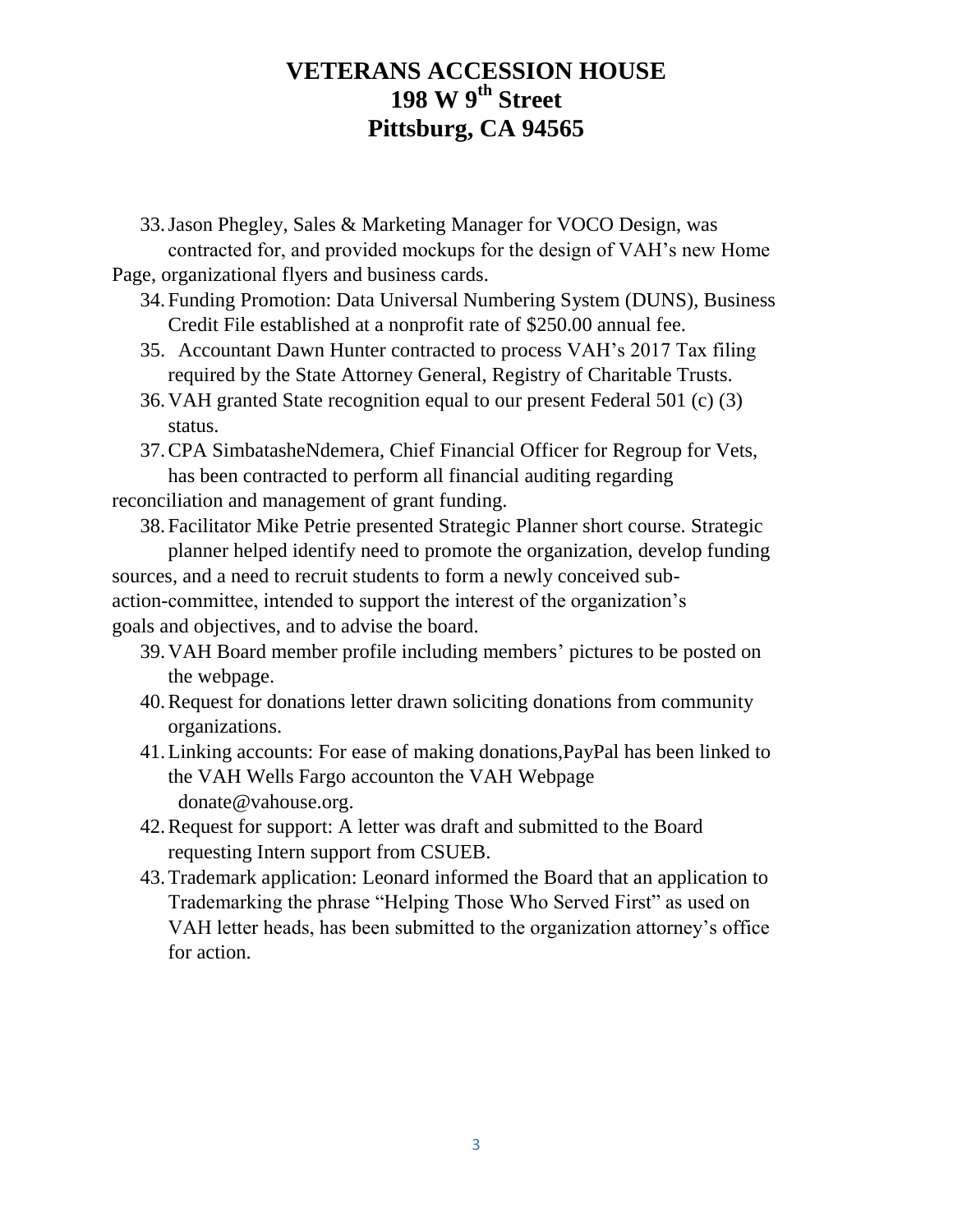#### **First Quarter January – March accomplishments**

- 44.Trade marker awardsawarded to VAH for Of the Troops, For the Troops.
- 45.VAH designation of Internal Revenue Code (IRC) section 501 (c) (3) Non-Profit.
- 46.Articles of Incorporation adopted by board.
- 47.VAH Purpose Statement changes made and approved
- 48.Logo Changes to include Motto "Of the Troops, For the Troops!"
- 49. Property leaserenewal of 198 W  $9<sup>th</sup>$  Street and expansion to include 947 Cutter Street.
- 50.Local Grant WritersRachel Dacus willing to develop grant language suitable for industry and private sector.
- 51. Applied for Federal Taxpayer Identification Number (TIN), Data Universal Numbering System (DUNS) and System for Award Management (SAMS) to access federal grant awards.

#### **Proposed agenda for Board meeting January 2019**

- 1. Phegley, VOCO Design & Marketing contracted to update pamphlets, business cards, and redesign organization webpage.
- 2. Revisit business plan to support expanded role of the organization.
- 3. Design a release of liability form against program.
- 4. Project Open House for VAH possible date.
- 5. Develop resident handbook for VAH.
- 6. Request support for aiding installation of aircondition system, water line separation and tear out and replacement of front entry steps.
- 7. Develop entry and exit surveys for residents to identify needs and measure achievements.
- 8. Property lease at 947 Cutter Street/ VAH. Will hold unit for a veteran family holding a HUD-VASH voucher.
- 9. Recruit student body members to form a newly conceived sub-action committee,to advise and support the interest of the organization's objectives.